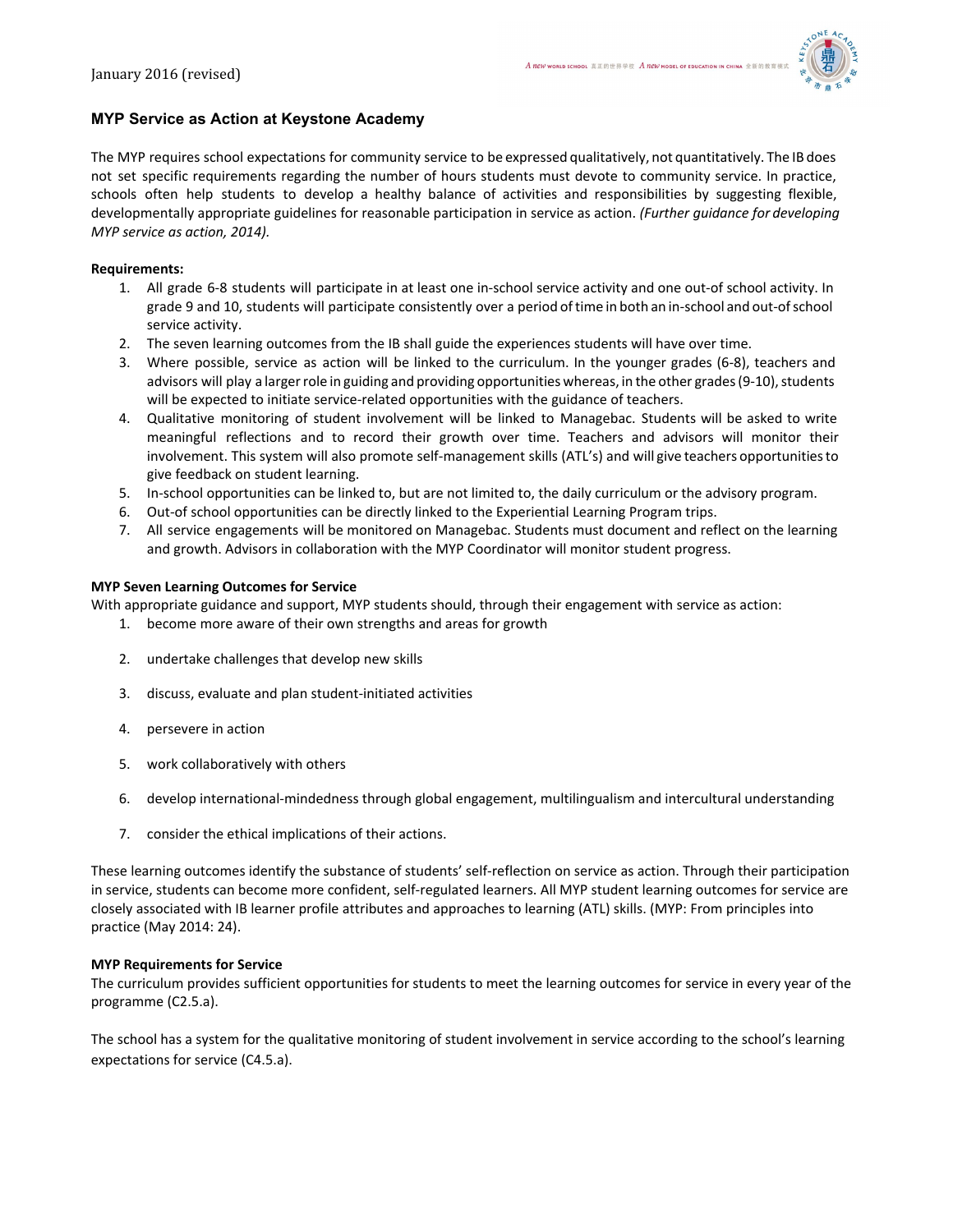

Figure 4 from MYP: From principles into practice (May 2014: 23).

Fulfillment of the school's expectations for participation in community service is a requirement of the IB MYP certificate.

### **Evidence of meeting the MYP standards and practices:**

- 1. Unit plans (for example, **learning experiences** that incorporate opportunities for individual or collective service learning; **reflection before, during and after teaching** that the unit sparked planned or spontaneous action). \**This* can be linked with our ELP trips. Grade 6-8 especially should have at least one unit in any subject a year that has an *explicit service learning link; could in be in-school.*
- 2. Subject-group overviews (for example, an additional column might note possible community-service activities associated with specific units over the course of the programme). *\* Managebac.*
- *3.* Planning notes, project overviews and communications with students and parents that explain events, organizations and opportunities for service with and for others. *\*Create a service page on the school website and list all the organizations that Keystone works with. Add articles and photos in order to record and document involvement and contributions.*
- 4. Instructions for digital platforms that monitor programme participation and model student entries used to demonstrate expectations. *\* Mangebac*

### **Considerations as the program develops:**

1. Educate the school community about the value of service.

- 2. Provide student opportunities to share their experiences.
- 3. Provide a variety of reflection opportunities for students (do not rely on written forms alone).
- 4. Develop a "service fair" in order for students and parents to be aware of the organizations and opportunities available.
- 5. Keep lines of communication open with the residential program, primary school and marketing.

6. Questions such as "Does student council count towards an in-school service activity?" will be handled by asking does your involvement meet the seven learning outcomes?